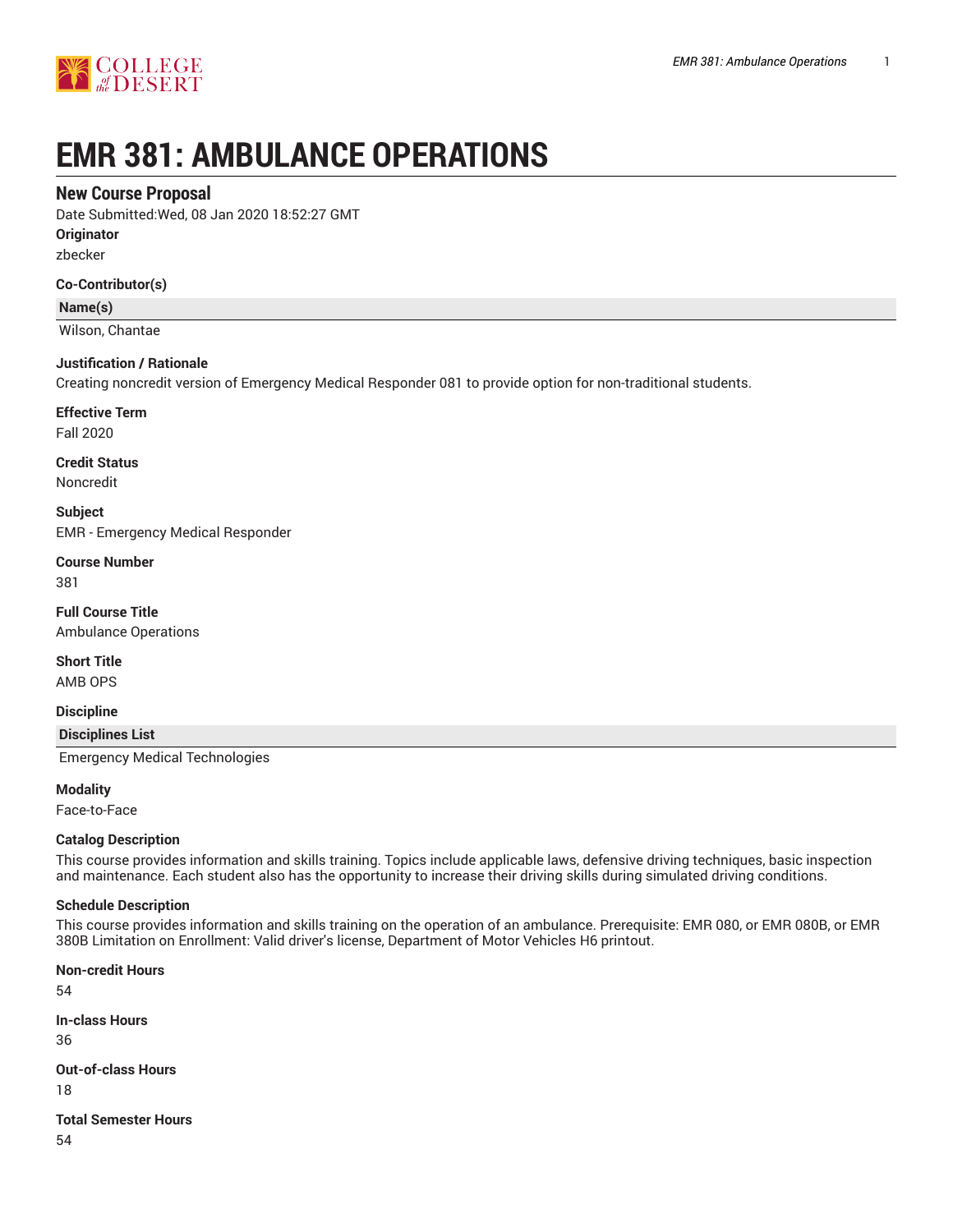

## **Override Description**

Noncredit override.

**Prerequisite Course(s)** EMR 080, or EMR 080B, or EMR 380B

#### **Limitation on Enrollment**

Valid driver's license, Department of Motor Vehicles H6 printout.

# **Required Text and Other Instructional Materials**

**Resource Type** Manual

**Author** California Highway Patrol

**Title** Ambulance Driver's Handbook

**Publisher**

DMV

**Year** 2016-01-01

## **Class Size Maximum**

30

## **Entrance Skills**

Demonstrate and understand the use of basic English.

#### **Requisite Course Objectives**

EMR 080-Perform the roles and responsibilities of an EMR with regard to personal safety and wellness, as well as the safety of others. EMR 080-Apply principles of emergency medical services operations, including considerations in ambulance and air medical transportation, multiple casualty incidents, gaining access to and extricating patients, hazardous materials incidents, and responding to situations involving weapons of mass destruction.

EMR 380B-Perform the roles and responsibilities of an EMR with regard to personal safety and wellness, as well as the safety of others.

EMR 380B-Apply principles of emergency medical services operations, including considerations in ambulance and air medical transportation, multiple casualty incidents, gaining access to and extricating patients, hazardous materials incidents, and responding to situations involving weapons of mass destruction.

#### **Course Content**

- 1. Introduction to Ambulance Operations
- 2. State and Local Laws Relating to Ambulance Operations
- 3. The Smith System 5 Keys to Defensive Driving
- 4. Principles of Driving Techniques
- 5. Principles of Safe Driving of Ambulances During Code 3 Response
- 6. Driving Safety for Off-Road Operations
- 7. Driver Safety while Working at Highway Emergencies
- 8. Placement of the Ambulance at an Emergency Scene
- 9. How to Operate and Secure the Patient Gurney
- 10. How to Perform Pre-Trip, Enroute, and Post-Trip Inspections
- 11. How to Read and Interpret Vehicle Gauges
- 12. How to Perform Routine Ambulance Maintenance
- 13. How to Complete Routine Maintenance Records and Reports
- 14. Development of an Inventory Checklist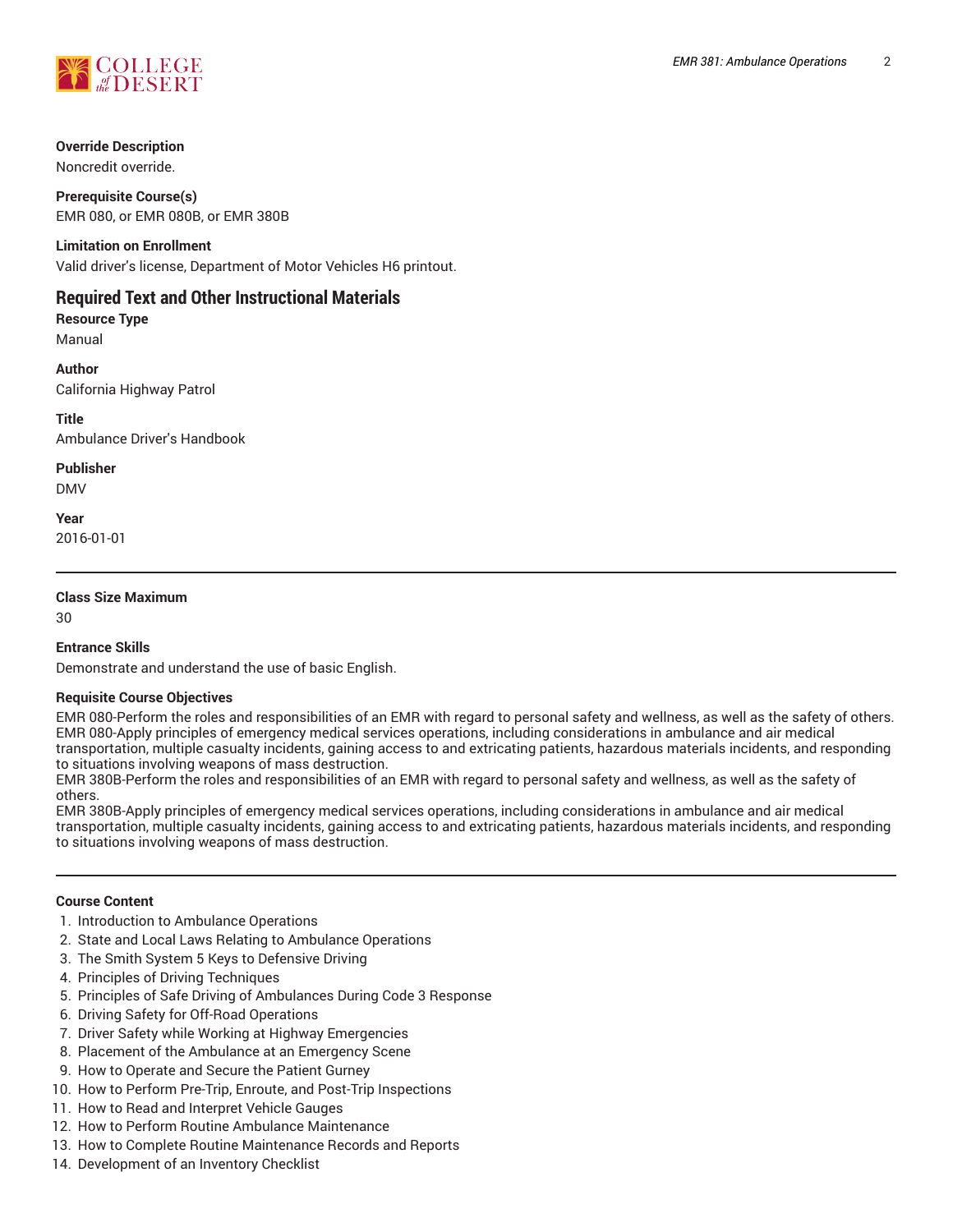

- 15. How to Make Daily Equipment Inventory Checks
- 16. Development of a Hospital Route Map Book
- 17. Local Hospital Receiving Protocols and Required Reports
- 18. Written Exam

## **Course Objectives**

|             | <b>Objectives</b>                                                                                                                                                                          |
|-------------|--------------------------------------------------------------------------------------------------------------------------------------------------------------------------------------------|
| Objective 1 | Demonstrate knowledge of driver's responsibilities, vehicle laws, and defensive driving techniques.                                                                                        |
| Objective 2 | Demonstrate an understanding and practical knowledge of techniques on basic inspections and maintenance of<br>ambulances.                                                                  |
| Objective 3 | Demonstrate knowledge of techniques for operating an ambulance vehicle prior to the run, during the run, while at the<br>emergency scene, to the hospital, and when returning to quarters. |

#### **Student Learning Outcomes**

#### **Upon satisfactory completion of this course, students will be able to:**

Outcome 1 Demonstrate principles of safe driving techniques.

#### **Methods of Instruction**

| <b>Method</b>                      | Please provide a description or examples of how each instructional<br>method will be used in this course.     |
|------------------------------------|---------------------------------------------------------------------------------------------------------------|
| Laboratory                         | The student will apply the principles of safe driving through actual<br>demonstrations of learned techniques. |
| <b>Discussion</b>                  | The student will demonstrate understanding by discussing techniques of<br>safe emergency vehicle operations.  |
| Demonstration, Repetition/Practice | The student will demonstrate proficiency through safe driving<br>techniques.                                  |

## **Methods of Evaluation**

| <b>Method</b>                                    | Please provide a description or examples of how<br>each evaluation method will be used in this course. | <b>Type of Assignment</b> |
|--------------------------------------------------|--------------------------------------------------------------------------------------------------------|---------------------------|
| Written homework                                 | The student will complete 6 writing assignments.                                                       | Out of Class Only         |
| Student participation/contribution               | The student will participate in class discussion and<br>skills.                                        | In Class Only             |
| Mid-term and final evaluations                   | The student will complete a final exam.                                                                | In Class Only             |
| Presentations/student demonstration observations | Student will demonstrate safe driving practices.                                                       | In Class Only             |
| Other                                            | Out-of-class hours will be accounted for<br>electronically through the learning management<br>system.  | Out of Class Only         |

#### **Assignments**

#### **Other In-class Assignments**

- 1. Student participation in class discussions
- 2. Manipulative skills training

#### **Other Out-of-class Assignments**

1. Textbook and supplemental readings, approximately 1 chapter per week

**Grade Methods** Pass/No Pass Only

# **MIS Course Data**

**CIP Code** 51.0904 - Emergency Medical Technology/Technician (EMT Paramedic).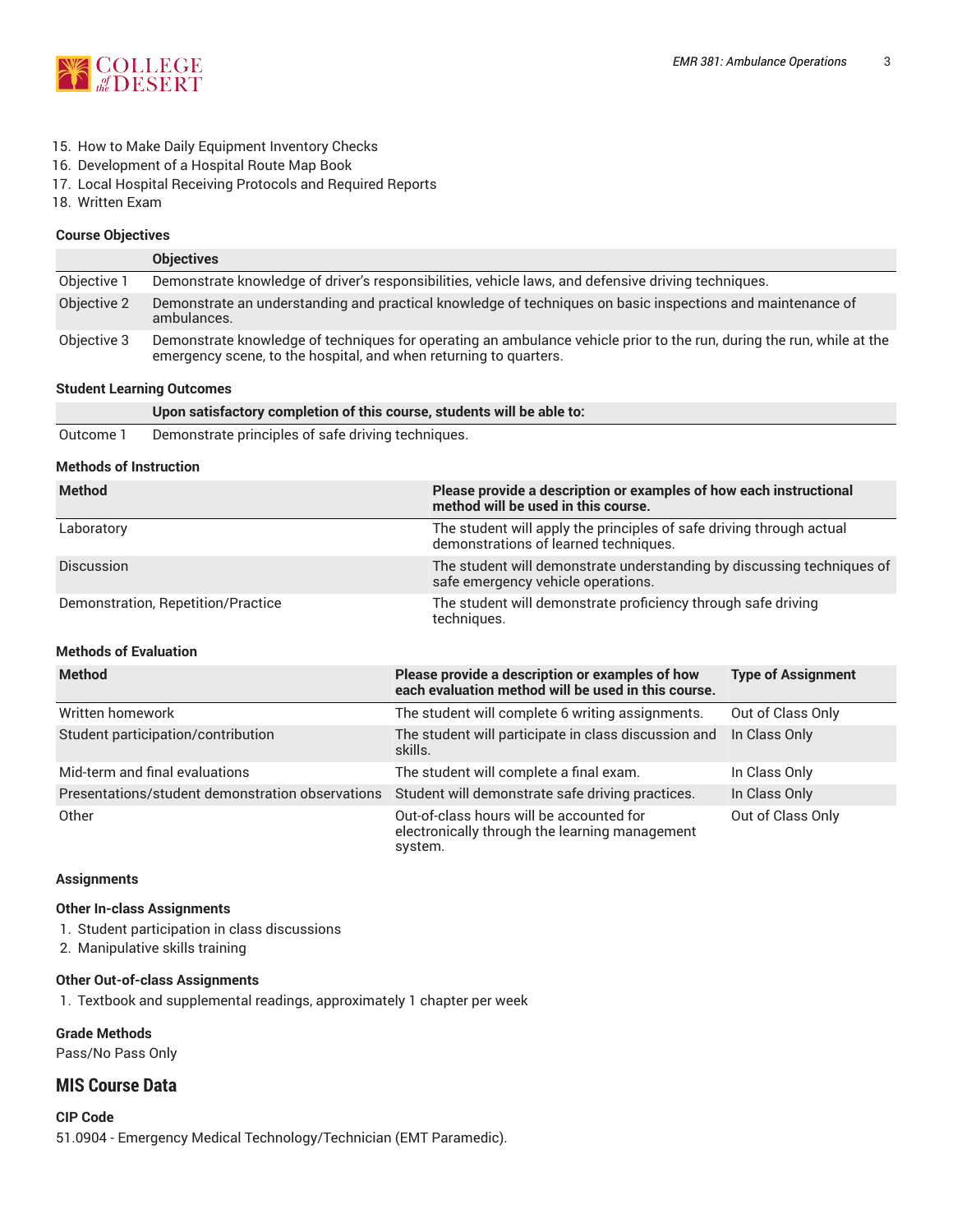

**TOP Code** 125000 - Emergency Medical Services

**SAM Code** C - Clearly Occupational

**Basic Skills Status** Not Basic Skills

**Prior College Level** Not applicable

**Cooperative Work Experience** Not a Coop Course

**Course Classification Status** Other Non-credit Enhanced Funding

**Approved Special Class** Not special class

**Noncredit Category** Short-Term Vocational

**Funding Agency Category** Not Applicable

**Program Status** Program Applicable

**Transfer Status** Not transferable

**Allow Audit** No

**Repeatability** Yes

**Repeatability Limit** NC **Repeat Type** Noncredit

# **Justification**

Noncredit courses are repeatable until students achieve the skills and knowledge required to meet the objectives and outcomes of the course.

**Materials Fee** No

**Additional Fees?** No

# **Approvals**

**Curriculum Committee Approval Date** 11/05/2019

**Academic Senate Approval Date** 11/14/2019